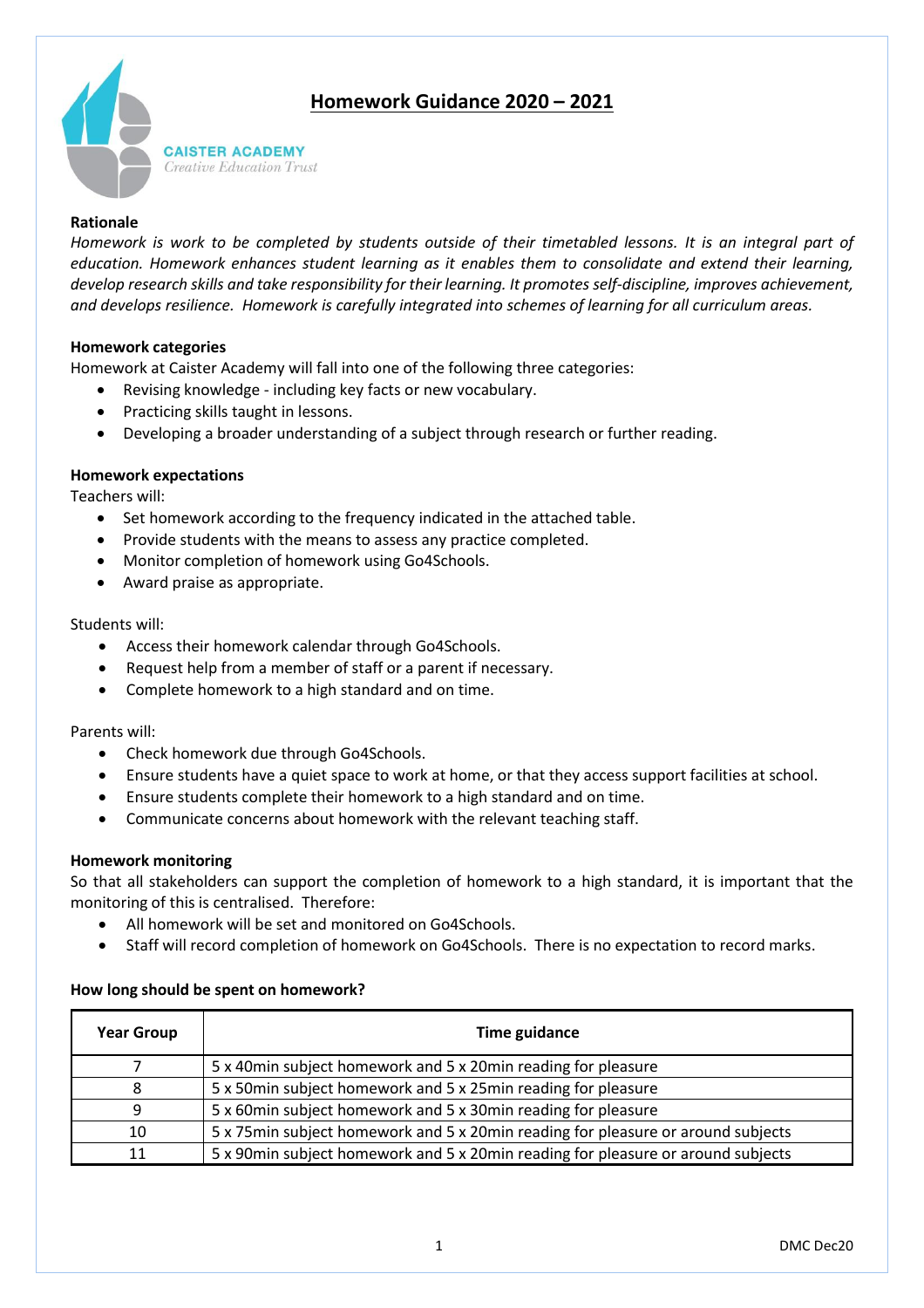# **Homework frequency**

| <b>Year Group</b> | Weekly                            | Fortnightly                                                                                                                                                                        | <b>Half Termly</b>                                                               |
|-------------------|-----------------------------------|------------------------------------------------------------------------------------------------------------------------------------------------------------------------------------|----------------------------------------------------------------------------------|
| 7                 | English<br>Mathematics<br>Science | Computing<br>Modern Foreign Languages                                                                                                                                              | <b>Creative Arts</b><br>Ethics<br>Geography<br>History<br><b>Performing Arts</b> |
| 8                 | English<br>Mathematics<br>Science | Computing<br>Modern Foreign Languages                                                                                                                                              | <b>Creative Arts</b><br>Ethics<br>Geography<br>History<br>Performing Arts        |
| 9                 | English<br>Mathematics<br>Science | Computing<br>Modern Foreign Languages                                                                                                                                              | <b>Creative Arts</b><br>Ethics<br>Geography<br>History<br><b>Performing Arts</b> |
| 10                | English<br>Mathematics<br>Science | <b>BTEC Sport</b><br><b>BTEC Travel and Tourism</b><br><b>Business</b><br>Computing<br><b>Creative Arts</b><br>Geography<br>History<br>Modern Foreign Languages<br>Performing Arts |                                                                                  |
| 11                | English<br>Mathematics<br>Science | <b>BTEC Sport</b><br><b>BTEC Travel and Tourism</b><br><b>Business</b><br>Computing<br><b>Creative Arts</b><br>Geography<br>History<br>Modern Foreign Languages<br>Performing Arts |                                                                                  |